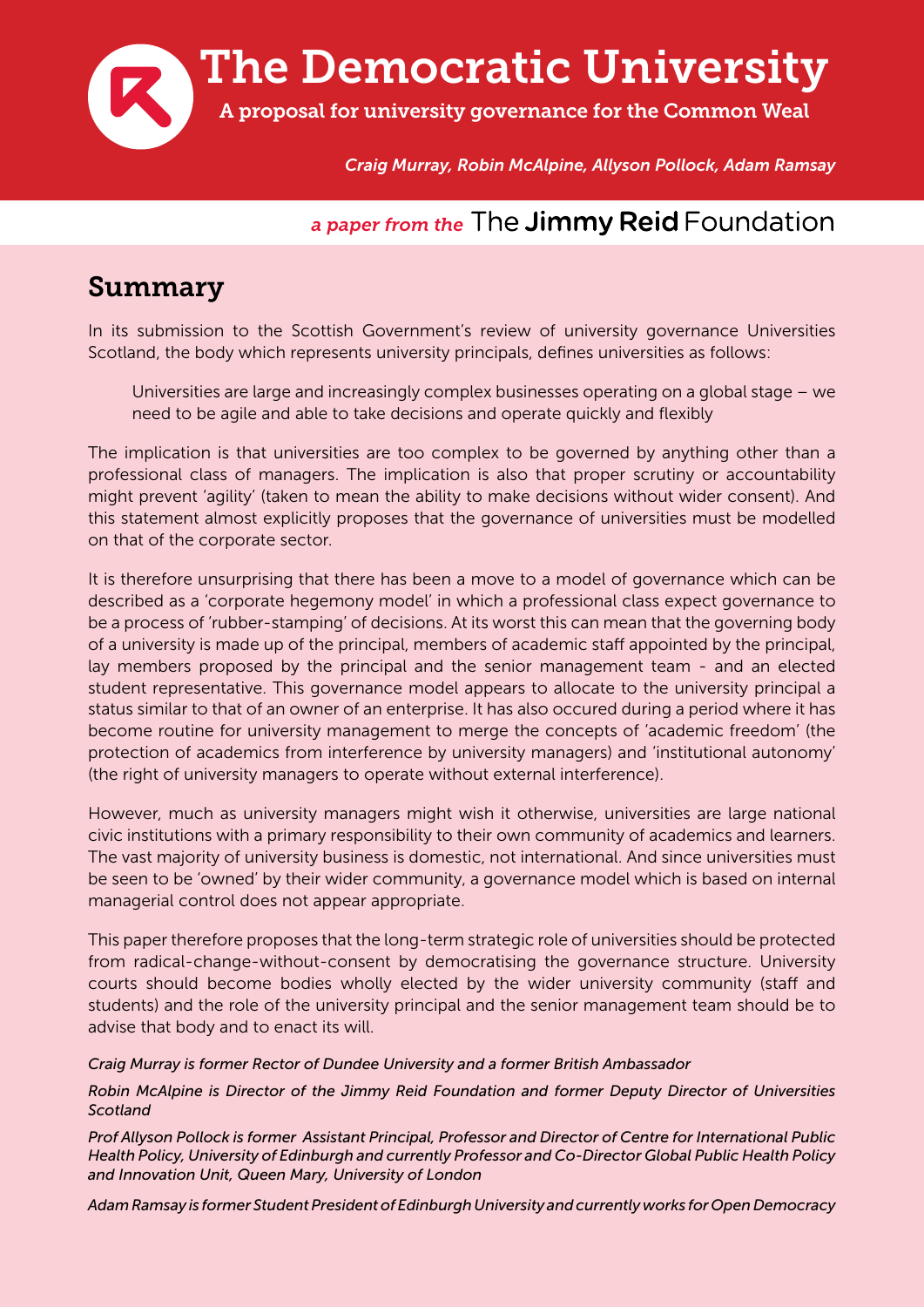## Introduction

Universities inhabit an unusual constitutional position. They deliver what can only be considered a core central function of a modern democratic state (providing advanced education for the population). They do this with very substantial amounts of government funding (over £1bn)<sup>1</sup>. They are required to deliver specific outcomes established by government and its arms-length agency (the Scottish Funding Council). Yet they are almost entirely independent bodies with the constitutional status of large private charities (although they are treated as 'public bodies' in a number of legislative contexts2.

Universities themselves make a strong case that they are better able to deliver their important social and economic role with that degree of independence from the annual cycles of politics<sup>3</sup>. They present themselves as 'generational institutions' which work to time horizons that stretch well beyond those of politics (many crucial research discoveries take longer to achieve than the length of career of many politicians).

There is much to be said for this defence of 'institutional autonomy' and it is certainly the international norm. There is very little to suggest that students, academics or society would get better outcomes if universities were either centrally managed or taken under tighter governmental control.

However, this only provides a solid defence of the constitutional relationship between government and institutions. It tells us nothing about the governance model that should be used to steer these institutions nor does it tell us anything about the relationship between university management and its academic staff.

There is therefore a very large space between the statements 'we should be autonomous institutions' and 'we should be autonomous institutions in which management is able to run institutions as they see fit'. Universities are far too important to the future of society and the economy to get this relationship wrong. It is therefore worth considering what the governance model in universities should be and how that can guarantee the delivery of the best outcomes for Scotland.

#### Is there any reason for concern?

Broadly, and especially at an administrative level, there is every reason to believe that universities are well run as institutions<sup>4</sup>. Is that sufficient? Well, it must first be noted that the two arguments 'last year's audit says we were well managed' and 'we're generational institutions that must be run in terms of decades, not accounting quarters' are in conflict. While there is every reason to believe that universities are being well administered, it is much harder to identify whether longterm strategic planning is effective.

In recent years there have been a number of very significant changes in parts of Scotland's university sector<sup>5</sup> and the stated strategic aims of the sector as a whole has changed since devolution with a much greater focus on direct economic outputs<sup>6</sup>. Some of this has come as a result of direct guidance from government which has tended to push the sector on widening access issues. There is some shared strategic shift such as the increased the emphasis on knowledge transfer activity and near-market research<sup>7</sup>. However there is very little public influence over the spread of course offerings or what is being taught. Thus there has been (for example) shifts away from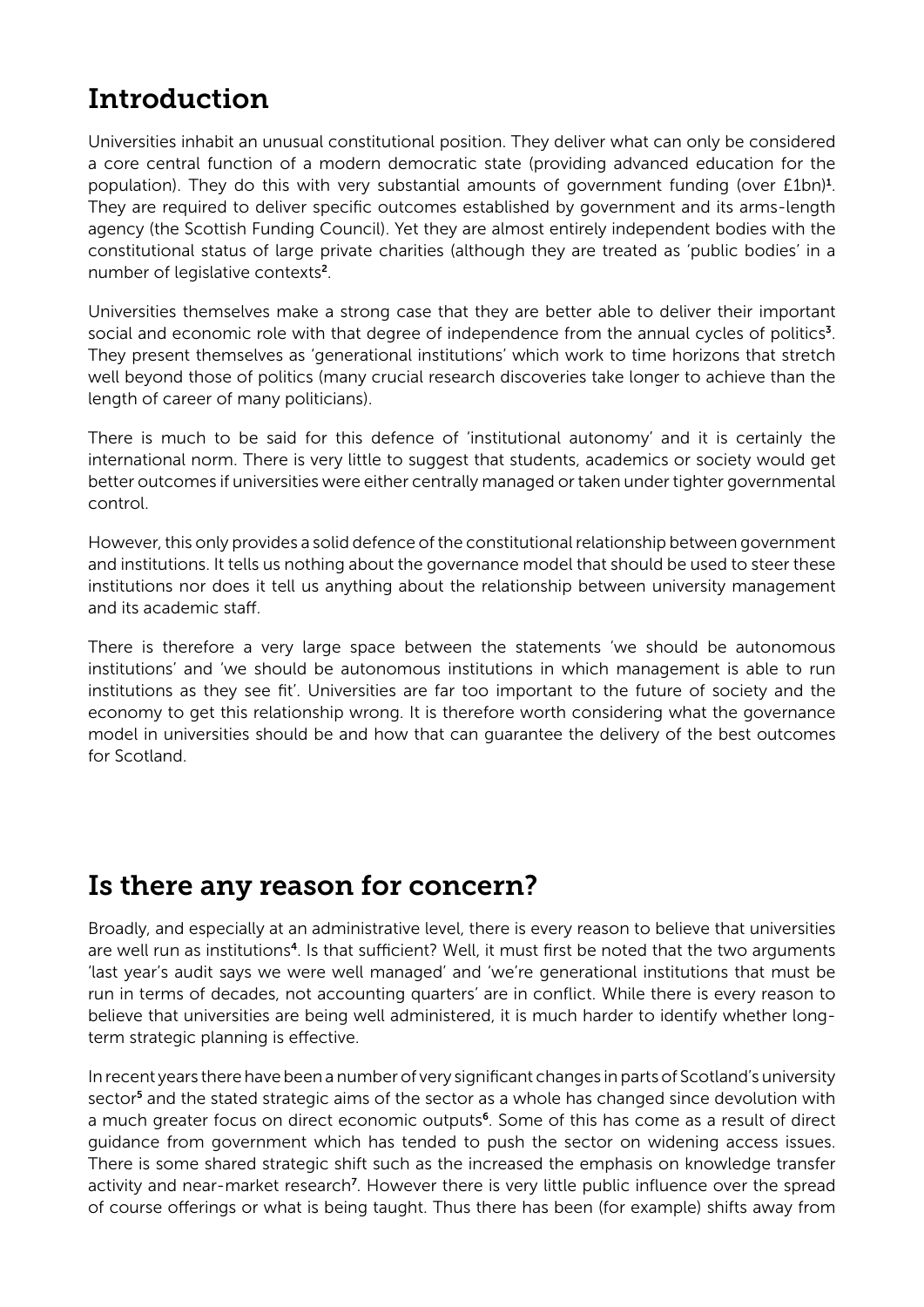language provision<sup>8</sup> and an increasing 'vocationalisation' of subjects in the new part of the sector (the post-1992 institutions)9. These are taking place with little or no democratic oversight of what is happening in individual universities never mind across the sector as a whole.

It is possible that this is fundamentally altering the nature of a degree education, that provision is moving towards what can be 'marketed' to students, that excessive focus is given to profitable subjects (those where cost of delivery is lower than price paid by Funding Council), that drivers to carry out research relevant to business may reduce the fundamental quality of research and so on. These are all arguable points; the authors of this paper have concerns across all of these issues but also recognise that university education is always changing and adapting to new eras.

It is not therefore the purpose of this report to address whether these strategic decisions are or are not in the interests of Scotland, its economy and its student and academic body. Rather it aims to demonstrate that the governance structures that would be necessary to engage in a serious national debate about these issues is not in place. It argues that there is very little accountability on the part of those who make the decisions to take these new strategic directions and that there are few (if any) mechanisms to ensure that these decisions are informed by the wider university community.

Fundamentally, it argues that institutions with the national importance of universities must not have governance arrangements that preclude real democratic consideration of their future direction or of the impact on the wide body of people who make up the university community.

The reason for these concerns can be summed up by looking at three aspects of the process of university governance:

- **Decision-making process:** put simply, so long as a senior management team (SMT) can get a decision approved by the university court (or other governing body) there is no meaningful requirement to involve the wider university community in making that decision. Where individual universities have policies on consultation with staff and students, these are not underpinned by any constitutional requirement and there is certainly no binding methodology for engaging others in consultation. Some universities may be better than others, but in all cases that is largely a matter for the SMT and the university court. External influence on these issues is all 'soft' – there is little or no capacity for university managements to be compelled to be inclusive in their governance.
- **Short-term accountability who controls the SMT?:** The power of the Senior Management Teams in universities has increased significantly as most universities have sought to implement corporate governance models inspired by private sector practice (echoed by the increasing tendency to appoint senior staff and Member of Court with business backgrounds) [REF: SFC KPIs]. This has led to the increased use of financial management tools which are new to higher education, recruitment processes mirrored from the private sector and an 'executive' mode of governance. Critics often see this as crude 'financialisation' of the institution and there is little sense of how that 'executive' is held to account or on what basis it was selected. The overarching symbol of this is senior staff salaries which for almost all of the last 15 years have been rising at will, often with almost explicit disinterest in how this has been received by staff, students and the outside world. That university governing bodies are entirely complicit in this process is part of what raises concern.
- Long-term accountability who 'owns' the university? Many academics will have a longer (often much longer) association with a university than its principal or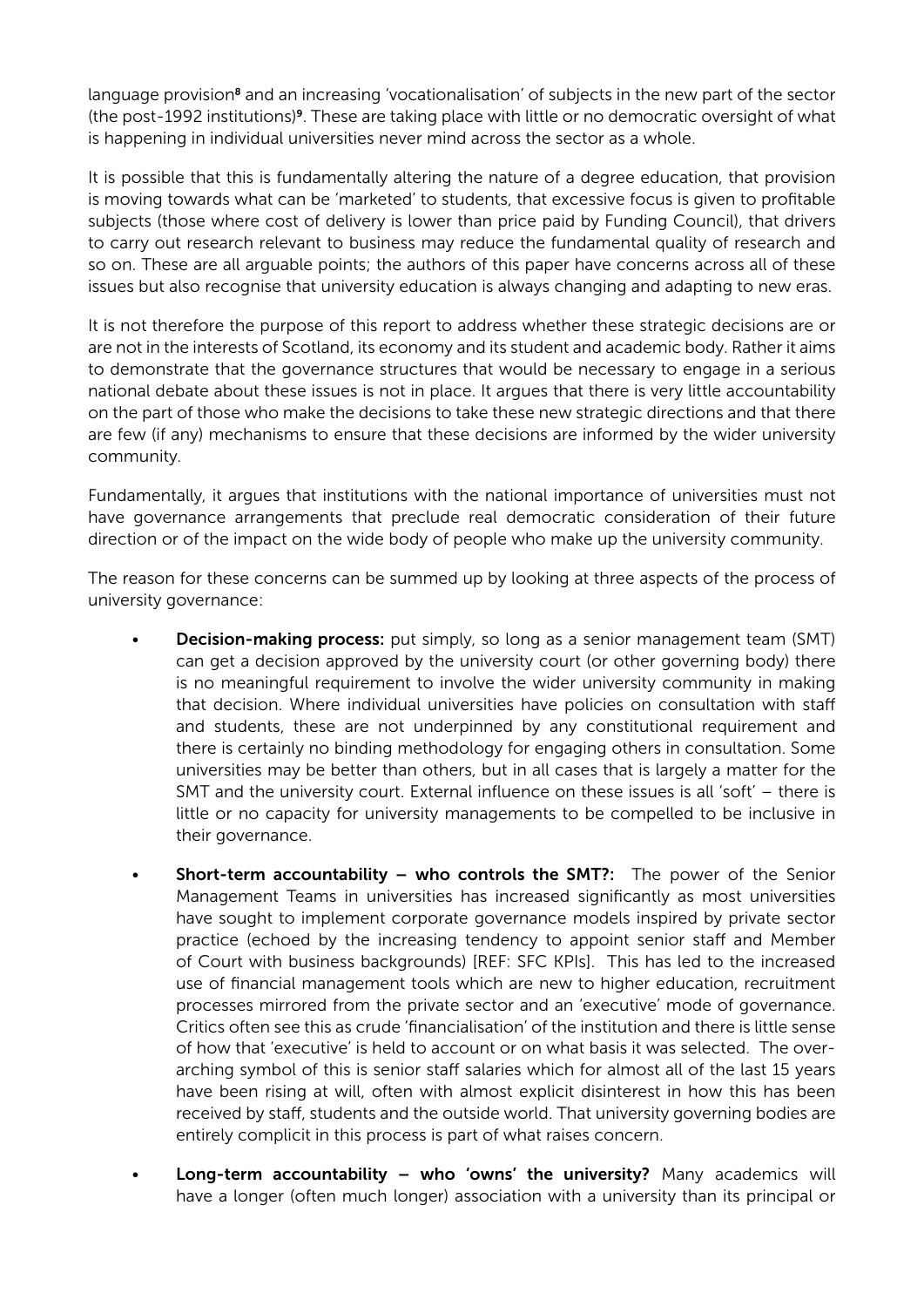management team. They see institutions they have dedicated their working lives to go through cyclical periods where a new principal arrives most often from outside the institution and seeks to change strategy, emphasis and direction. Then another one arrives. The academic has no say in the appointment or the change in strategy and becomes weary of the 'constant revolution'. This raises questions about who actually 'owns' the university and how they are held accountable. This question also vexes others who get drawn into disputes over decision-making such as local MSPs who can't understand why there seems to be such constant conflict. The overall impact of this is a lack of confidence that the 'core values' of these institutions are in safe hands or that their fundamental role in society is being put first by those running the institution.

This can be seen as 'practical', 'structural' and 'philosophical' or 'what', 'who' and 'why' or as 'hand', 'head' and 'soul'. They are a sort-of 'trinity of anxieties' about whether our universities are safe in the hands of those running them.

### What governance model is used in universities?

There are a number of different ways that models of governance can be defined. The following list<sup>11</sup> outlines a number of different approaches;

- A democratic model: here governance takes place via open elections on the basis of one person one vote with pluralism (i.e. that representatives will represent different interests), accountability to the electorate and the separation of elected members, who make policy, from the executive, who implement policy decisions.
- An agency model: here 'owners' of an institution and those that manage it will have different interests so the owners use corporate governance arrangements as a 'compliance model' to ensure that management acts in the best interests of shareholders
- A stewardship model: here it is assumed that in general managers want to do a good job and will act as effective stewards of an organisation's resources. As a result senior management and governors are better seen as partners. Hence, the main function of the board is not to ensure managerial compliance but to improve organisational performance. The role of the board is primarily strategic, to work with management to improve strategy and add value to top decisions.
- A resource dependency model: this is a co-optation model which views organisations as interdependent with their environment. Organisations depend crucially for their survival on other organisations and actors for resources. As a result they need to find ways of managing this dependence and ensuring they get the resources and information they need. From this perspective the board is seen as one means of reducing uncertainty by creating influential links between organisations through for example interlocking directorates. The main functions of the board are to maintain good relations with key external stakeholders in order to ensure the flow of resources into and from the organisation, and to help the organisation respond to external change.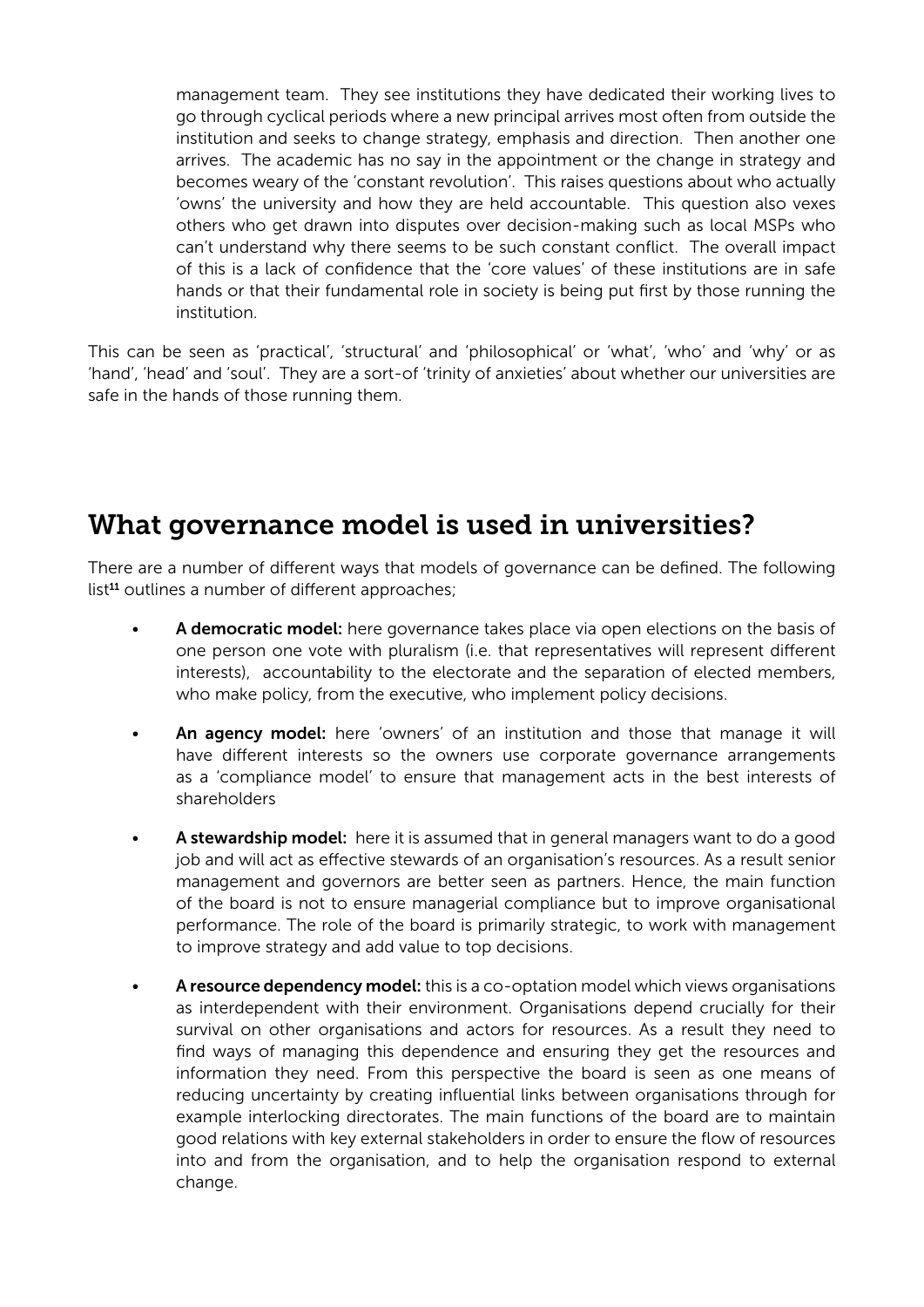- A stakeholder model: this is based on the premise that organisations should be responsible to a range of groups (or stakeholders) other than just an organisation's owners or mandators. By incorporating different stakeholders on boards it is expected that organisations will be more likely to respond to broader social interests than the narrow interests of one group. This leads to a political role for boards negotiating and resolving the potentially conflicting interests of different stakeholder groups in order to determine the objectives of the organisation and set policy.
- A managerial hegemony model: this is a 'rubber stamp' model where governance control has been ceded to a new professional managerial class and the role of governance is to approve the decisions of management unless there is serious concern about decision.

Every university in Scotland is an independent body and has its own governance arrangements and processes. It is therefore difficult to draw firm conclusions about exactly which of these governance models best describes practice.

However, it is not that hard to make a clear assessment about direction of travel. The traditional mode of governance (and that used in many institutions internationally) is a hybrid of the stewardship, stakeholder and democratic models. Traditionally the Court would have representatives of staff, students and the wider community. The student representation would be elected by the student body but would almost always be in a small minority on the Court. The academic representation would be drawn from Senate which itself was often made up of academics who were elected or had been selected by other academics to be heads of department etc. The wider community was represented by co-opted appointments. Some Courts contain trade unions appointments but not all.

There are clear elements of democratic election, though they are only part of the model. There are clearly stakeholder elements. And the overall attitude tended towards a stewardship model.

However, a number of changes can be observed to this approach. Perhaps fundamental among them is that increasingly (and in some institutions completely), Senate is made up of heads of department who are appointed to those roles by the SMT. Which means that appointments from Senate to Court represent selections among SMT appointments. The SMT also generally has significant control over lay appointments, the executive drawing up lists to be considered which are then agreed by Courts which are themselves made up of previous recommendations from the same senior managers. Only the student representatives (the smallest group and the least experienced participants) have any real legitimacy other than that conferred by appointment.

It is also important to note that while university management tends to present the fact that there is an in-built majority of lay appointments to the Court as a measure of the robustness of governance arrangements; in fact, since lay members are the members of governance bodies with by far the least democratic accountability and usually with the greatest direct patronage relationship with SMTs, the opposite is almost certainly the case.

That the Courts are then wholly reliant on recommendations and policy proposals from the SMT (there is no other administrative capacity linked to university courts which is credibly able to put counter proposals or to formulate its own strategic approaches) means that there is an extremely strong degree of control over these processes by the SMT.

It is easiest, therefore, to understand this model as a Managerial Hegemony Model in which the Court is seen as there to endorse the work of a professionalised management class in the university. The increasing regularity of appointments to senior management positions from the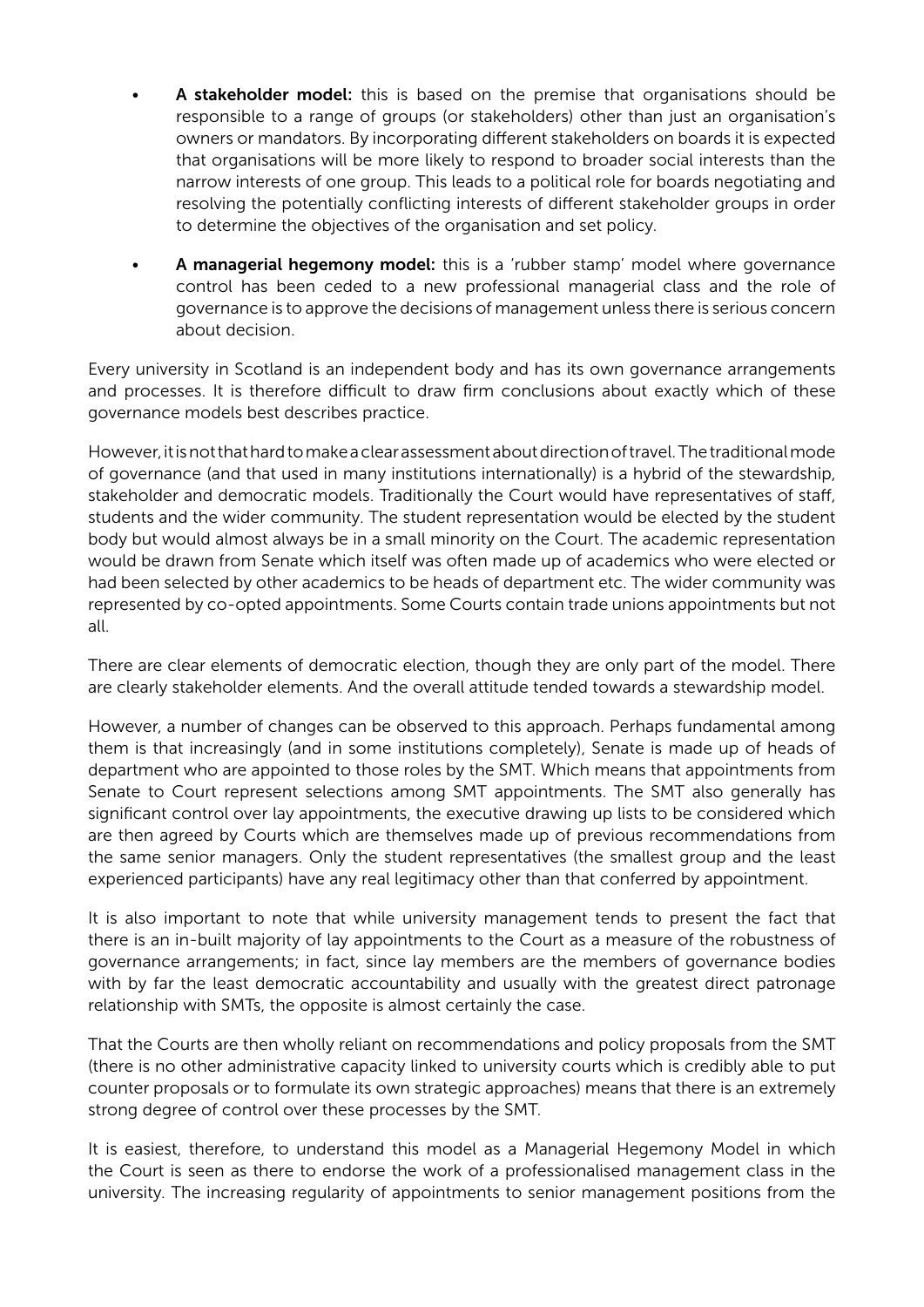private sector, the increasing use of private sector financialised performance monitoring and management practices and the rise of the influence of the finance directors inside universities are indicative of this model.

Put most simply, once a university principal is appointed to post he or she is then able to manage the process of decision-making in that university in the following way:

- He/she is able to appoint key members of the SMT
- He/she is able, over time, to significantly influence key academics appointments and senior promotions, influencing the make-up of Senate
- He/she is able to manage the recommendations for those to be considered as lay members of Court
- He/she is then able to control the advice given to Court from his/her SMT
- There is little or no democratic counterweight other than the university court itself

This clearly raises reasons for concern.

## Academic Freedom versus Institutional Autonomy

The doctrine of academic freedom has always been central to university education in the UK<sup>12</sup>. It means that, within the law, academic staff have a right to explore controversial or difficult issues without fear of their job being at risk. Here it is clear what is being protected: the academic and his work from the risk of loss of job. This can be read quite clearly; it is protection of the academic from the actions of management. So academic freedom means senior managers cannot fire academics because they are 'troublesome' or 'might harm our institutional reputation'.

Institutional autonomy is quite different. Universities are constituted in a number of ways – by Papal Bull in the ancient universities, through acts of the Privy Council for the middle group and (in Scotland) via the 1992 Education Act for the modern universities. However, in all cases the closest description of the status of universities is as large, self-governed charitable institutions. In legislation<sup>13</sup> the institutional autonomy of universities is protected. This is slightly complicated by their designation in various pieces of legislation – as noted above, that includes their designation as 'public bodies' for both the Freedom of Information Act and the Disability Discrimination Act. While not publicly available, legal advice has been sought by universities to clarify the position and the result is somewhat ambivalent – yes, they are independent institutions but no, that does not mean that in any given circumstance they may not be considered as public entities.

There is no serious proposal to suggest that university institutional autonomy should be challenged. The European Universities Association has looked at a scorecard of measures of institutional autonomy $14$ . As can be seen, the UK comes top of the table with a 100 per cent record across all measures.core

| <b>United Kingdom</b> | 100% |
|-----------------------|------|
| Denmark               |      |
| Finland               |      |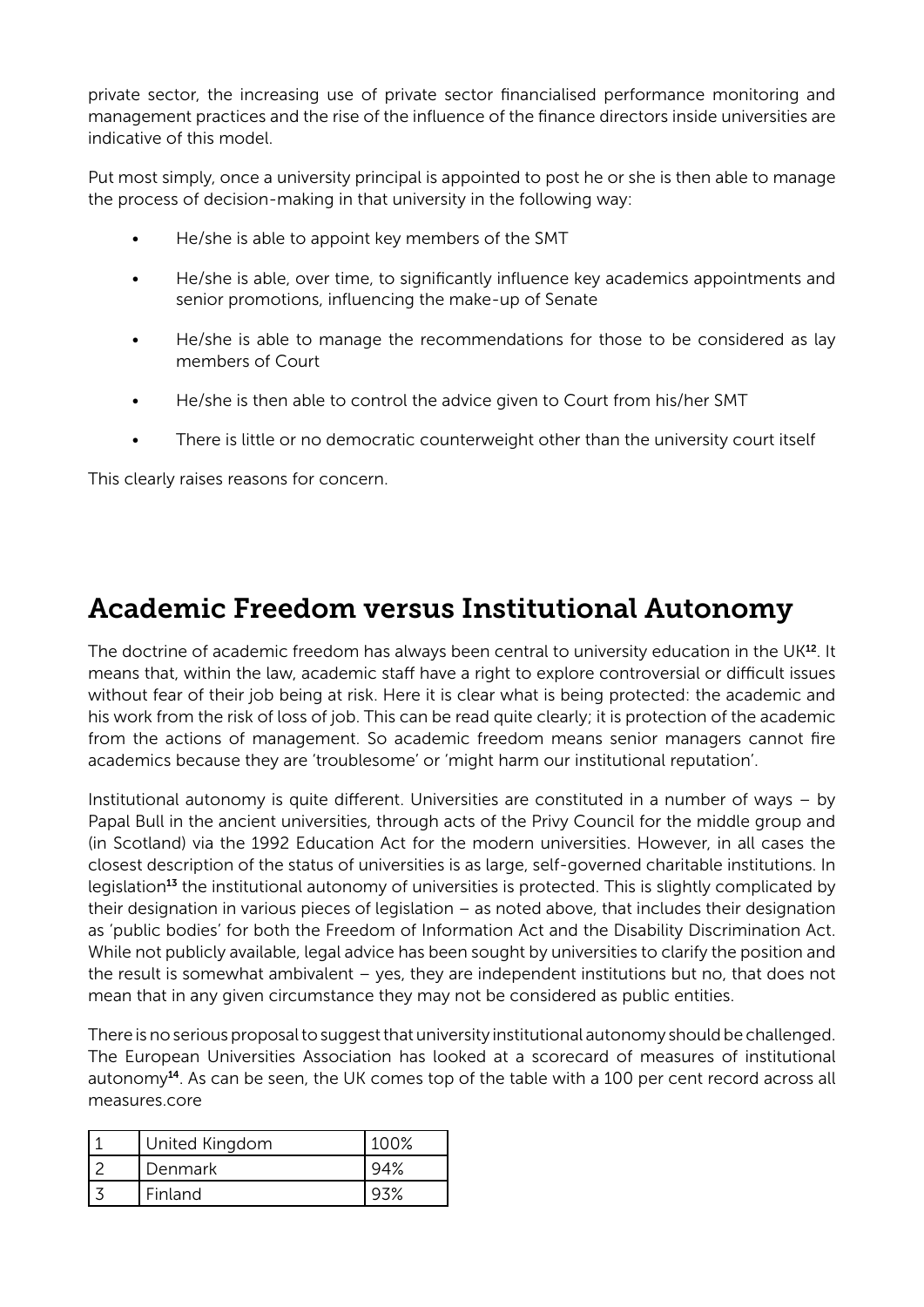| 4              | Estonia                        | 87% |
|----------------|--------------------------------|-----|
| 5              | North Rhine-Westphalia         | 84% |
| 6              | Ireland                        | 81% |
| $\overline{7}$ | Portugal                       | 80% |
| 8              | Austria<br>Hesse<br>Norway     | 78% |
| 11             | Lithuania                      | 75% |
| 12             | The Netherlands                | 69% |
| 13             | Poland                         | 67% |
| 14             | Latvia                         | 61% |
| 15             | Brandenburg                    | 60% |
| 16             | France                         | 59% |
| 17             | Hungary                        | 59% |
| 18             | Italy                          | 56% |
| 19             | Spain<br>Sweden<br>Switzerland | 55% |
| 22             | Czech Republic                 | 54% |
| 23             | Cyprus                         | 50% |
| 24             | Iceland                        | 49% |
| 25             | Slovakia                       | 45% |
| 26             | Greece                         | 43% |
| 27             | Turkey                         | 33% |
| 28             | Luxembourg                     | 31% |

This may be read positively, but it is also possible to read this in a more negative light; universities in the UK are least responsive to any democratic interest of wider society than any other in Europe. Where Spanish universities may be governed by bodies of up to 300 academics in a Senate, UK universities may be governed by a majority of as few as eight or nine external appointments subject to no democratic scrutiny at all.

So there is little or no reason to be concerned about institutional autonomy in Scotland. However, in defending autonomy, the university sector has tended to collide the question of autonomy and governance as if these are the same thing. That universities should not be run by governments is universally agreed<sup>15</sup>. That this should mean that they should therefore be run internally by a professional management class is is implied in this defence. Equally problematically is the convergence in meaning in university statements of institutional autonomy and academic freedom. Again, academic freedom is about the right of individual academics to work without small-p political interference from their employers. However, as we can see from this extract from Universities Scotland's submission to the recent Scottish Government review of governance in Scottish universities, the meaning seems to have subtly changed:

Universities Scotland would be deeply concerned if "democratic accountability" was interpreted by the Review as meaning increased direct accountability to elected politicians [which would be at odds] with the entrepreneurship which is necessary for universities' success, and consistent with the exercise of academic freedom which, already protected by legislation, includes the capacity to be a constructive and challenging voice in civic debate without fear of political retribution.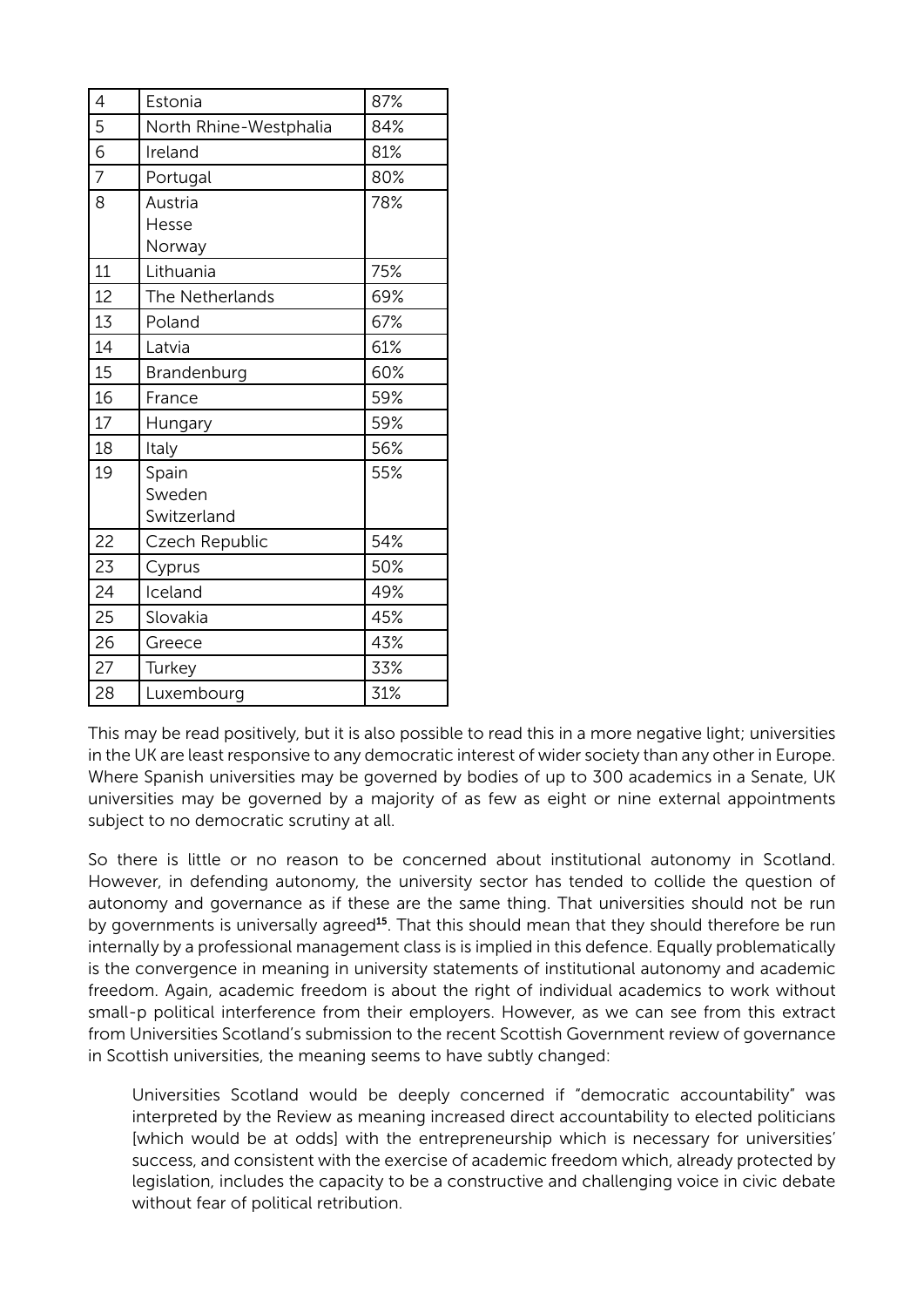The implication here appears to be that 'academic freedom' belongs to the university, not to the academic. Here and elsewhere it seems that there is a not-too-subtle redefinition by university managers of 'academic freedom' from meaning 'freedom of academics from us' to 'freedom for us from everyone'. And this is taking place at a time of growing concern about whether real academic freedom is really being protected<sup>16</sup>

#### What is the external environment?

The following diagram attempts to depict the environment in which university governance takes place, indicating the strength of influence of different groups.



#### **PROCESS**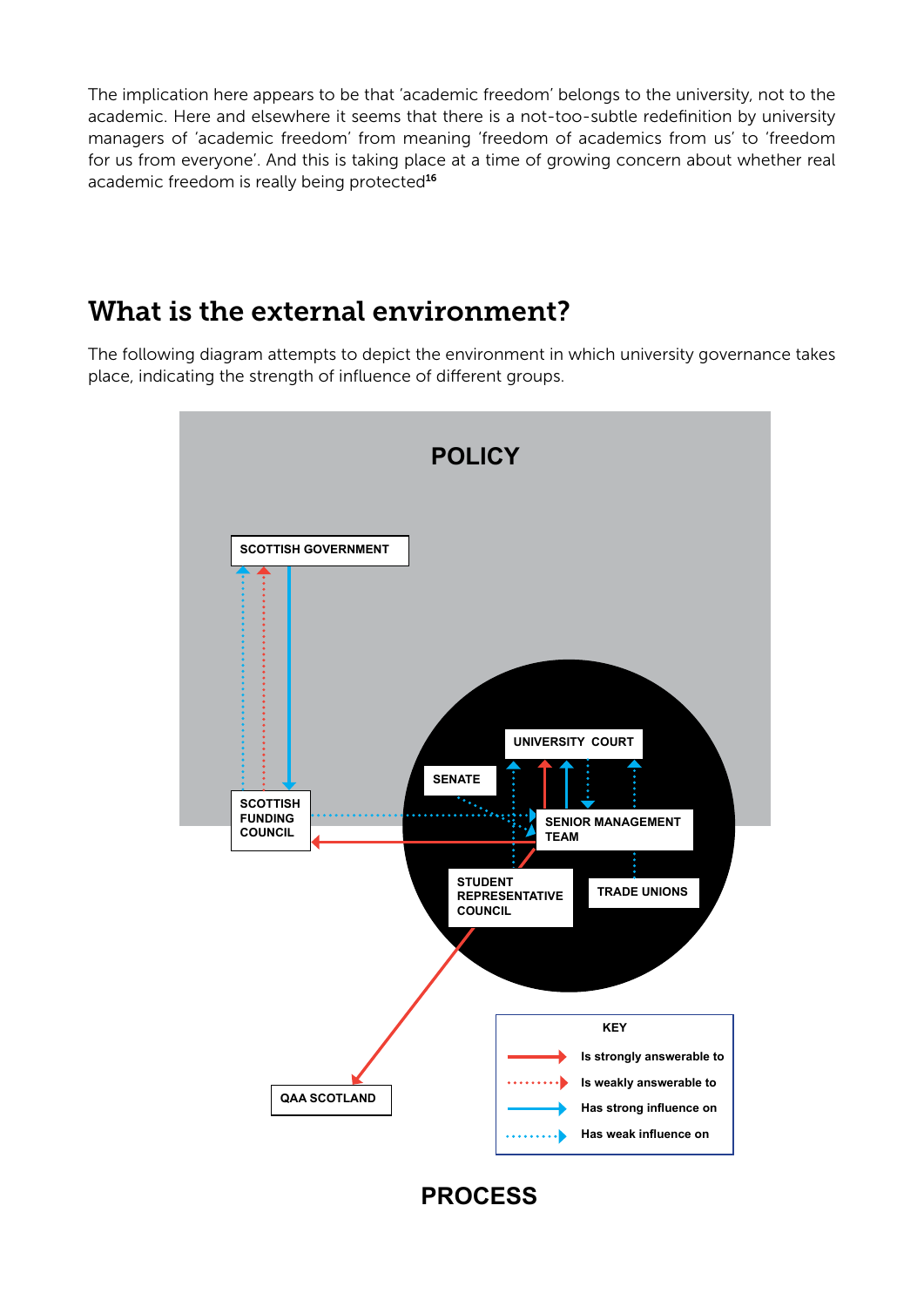We can infer from this the key questions that should be asked about governance in universities:

- a) How is a strategy for the institution established and approved and who gets to input into that 'guiding vision'?
- b) How is the Executive (especially principal) appointed, who has influence over this, how is institutional priority reflected in this and how transparent it is to all staff?
- c) How is the Court (or governing body(ies)) appointed, how is it composed, in what capacity do members take part and who manages appointments and proposed appointments? Who has access to Court and what sort of access do they have?
	- d) And what is the relationship between the Executive and the Court does the Executive appoint its own 'watchdog'?
- e) How are big strategic decisions communicated and how are players consulted and involved?
- f) Do those making decisions have sufficient detailed knowledge of what they are managing and the wider operating environment, how do they gain that knowledge and do they correctly interpret that knowledge?
- g) Who can initiate proposals, ideas and suggestions, how are they treated and how likely are they to be progressed?
- h) Where and how are ideas progressed into properly-formed proposals and what input is there from outside the group given that task? Can those from outside that group get equal access to the information resources on which those proposals are formed?
- i) How do proposals get approved, with what level of scrutiny and who gets input into proposals? Can counterproposals be put and can opponents of proposals get equal scope to advocate their rejection as those advocating their acceptance?
- j) How is the implementation of agreed proposals carried out and how much 'interpretation and interpolation' is involved?
- k) How is financial (and other accounting) performance reported and scrutinised, with what level of detail and how regularly?
- l) Are actions, decisions and individual policies measured against the overall vision and strategy of the institutions, by whom, how often and with what level of scrutiny?
- m) How is staff performance measured and assessed and how is that assessment used to make strategic and resourcing decisions?
- n) Are policies and decisions properly monitored for impact and for the extent to which they achieve their stated goals? Who monitors this, with what degree of scrutiny and at what stage in the implementation process?
- o) How is the performance of the Senior Management Team (or other Executive) monitored, measured and assessed? In particular, how is a link made between the effectiveness of policies, strategies and decisions emerging from the SMT and the decision-making process, who does the monitoring and what sanctions and actions are in place if there is any question about any aspect of the SMT performance?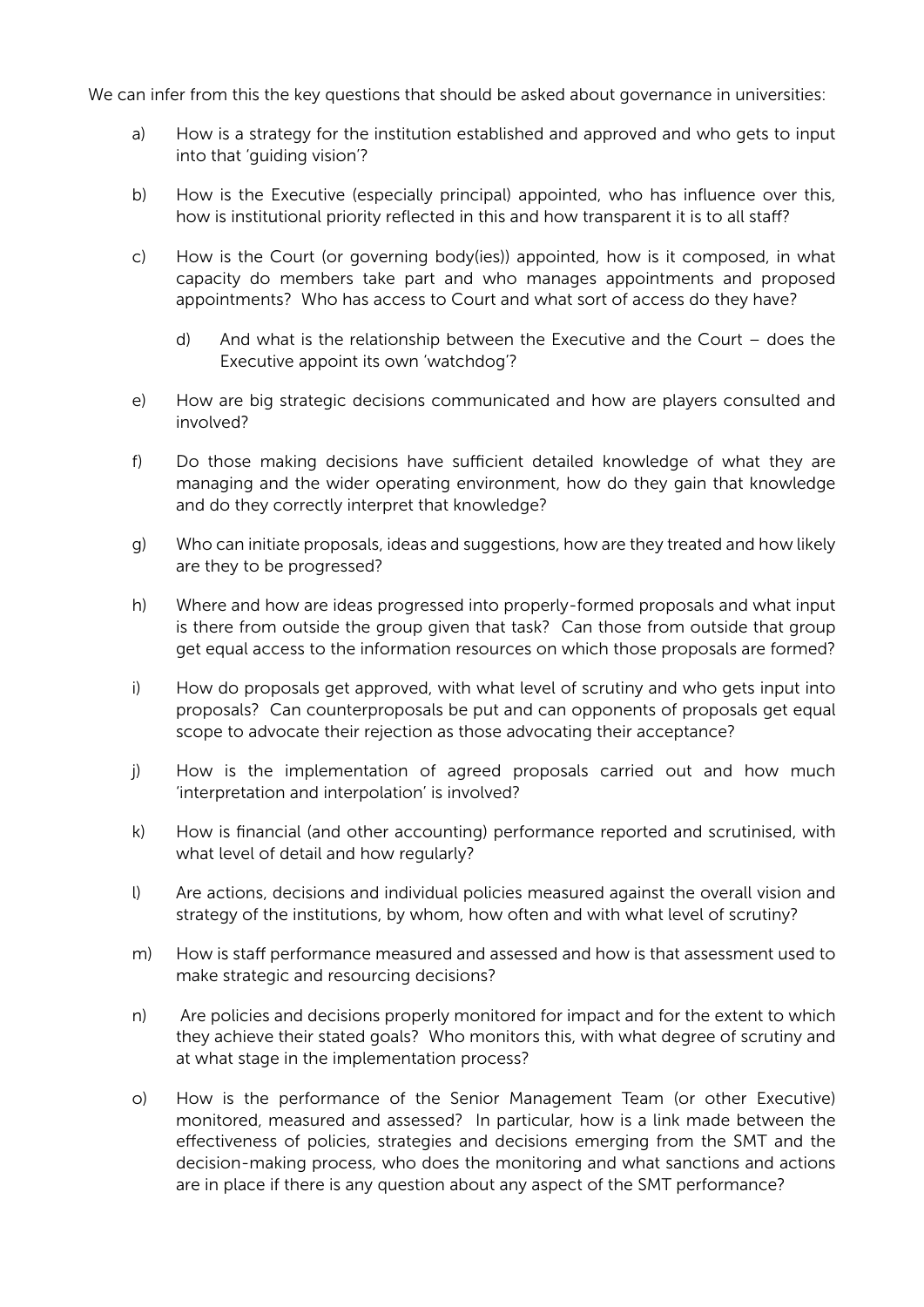p) How is the overall strength of governance in an institution monitored? For example, if there are perceived deficiencies in a decision taken but there is no subsequent action taken to remedy the issue, how are governance arrangements assessed to identify if they have functioned correctly?

#### Conclusions about the existing arrangements

If we look at the recommendations contained in the submission from Universities Scotland to the Governance Review, we see a consistent thread. It is repeatedly recommended that university governance issues should be resolved via 'guidance' to be written primarily by Universities Scotland (a committee of university principles) and the Chairs of Court (the non-democratic appointees who lead boards of governance). This should be done in the context of financial-style indicators of performance, making the strategic direction of universities an accountancy matter. On the subject of the only democratically elected non-stakeholder on the Court (the Rector in the five universities that use them) the submission concludes: "We do not see the case for further extension of the current model of Rector and recommend that the Review does not give this further consideration".

However, the clearest expression of how university managements view themselves is to be found in comments about their purpose: perhaps most tellingly in the following (also from Universities Scotland's review submission):

Universities are large and increasingly complex businesses operating on a global stage – we need to be agile and able to take decisions and operate quickly and flexibly. All of this points to the need to have efficient governance arrangements and to ensure that the regulatory burden is minimised – while still complying with good practice;

The authors of this paper express great concern at this description of universities (particularly as this is the primary description used of universities, not an 'and they are also...'). This self-definition by management seems to contain within it no suggestion whatsoever that they are institutions of domestic significance delivering a civic purpose. It points very heavily indeed to the assumption that they must now be run and governed by 'a professional management class'. That university management believes that this is necessary to enable big decisions to be taken rapidly equally indicates that they no longer believe that consensual governance (for example, the ability to properly consider or scrutinise big decisions) is a hinderance to modern university management.

There is no sense in the description of universities by their management that they see them as 'owned' by anyone other than themselves. Universities have become institutions not only autonomous from government but from their own students, staff and communities. The authors of this paper do not believe this is acceptable.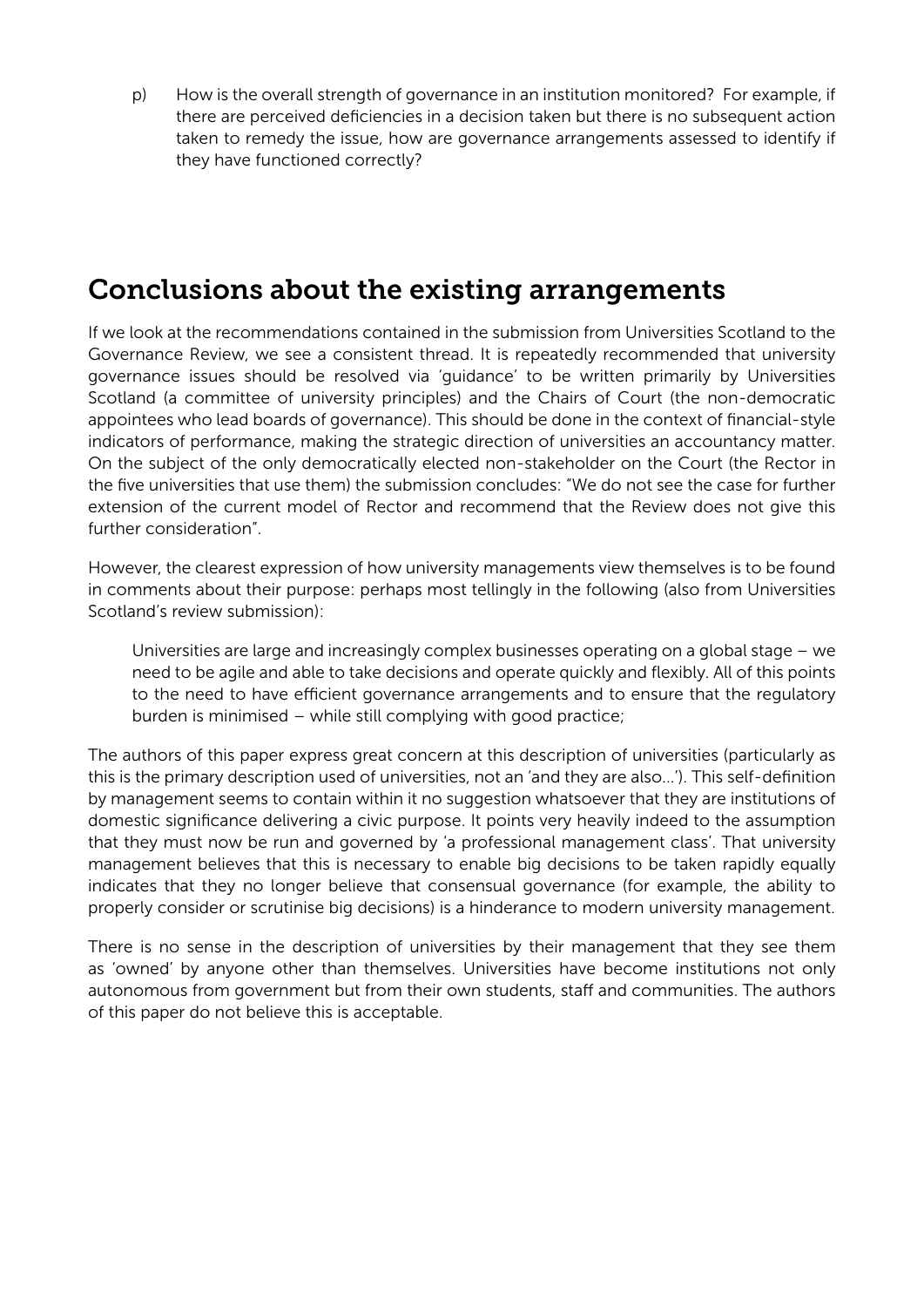#### A note on the outcome of the Review of HE Governance

As a result of expressions of concern about university governance, in June 2011 the Scottish Government established the panel to review higher education governance in Scotland17. The panel that considered submissions to the report was a well-balanced mix of academics, students and others with an interest in university governance, The task given to the panel was to produce an independent report and to make recommendations for reform. It was Chaired by Professor Ferdinand von Prondzynski and while there is much in the final report of this review to support, it does not address sufficiently the question of who 'owns' a university and who has the mandate to run these 'generational institutions'. But the problem is more direct; since its publication university managers have sought to ensure that it is not implemented. This in itself raises a very clear question about the extent to which universities function with any sense of wider 'consent'; in fact, this appears to be the practice of an insulated elite which seeks to defend its position in the face of concern from their own stakeholders. We believe it makes the case for a more radical reform of governance.

# Proposal

Universities in their beginnings were collegiately governed with the academic body electing (or perhaps more accurately selecting) those among their own to govern universities. As we have seen above, this model continues to this day in some university sectors. Where this model may be lacking is in representing the views of other stakeholders – notably students and the wider community. However, in line with the principles set out in the Reid Foundations Report of its Commission on Fair Access to Political Influence (forthcoming 2013), the authors of this report believe that the democratic principles of governance should be the default model for any public body. In this context, universities function like public bodies. It is therefore proposed that universities should be governed as follows:

- The Senate should be wholly elected by the academic staff of an institution; no automatic right of membership should be conferred by the appointment by management of individuals to posts
- The University Court should be wholly elected. This paper does not seek to specify the exact arrangements for this but suggests that it should be made up of representatives elected from the academic and student body, representatives of staff (not synonymous with 'academics') possibly elected through trade unions, and external representatives of the wider community elected by all staff and students. The proportions of these and overall size of the Court are open for debate.
- The university principal should be considered a paid appointment of the university, recruited to advise the Court appropriately and to act on the decisions made by the Court.
- Individual members of the Court should have access to the senior management team and its research and advisory capacity to ask it to formulate and assess proposals other than those presented by the SMT itself.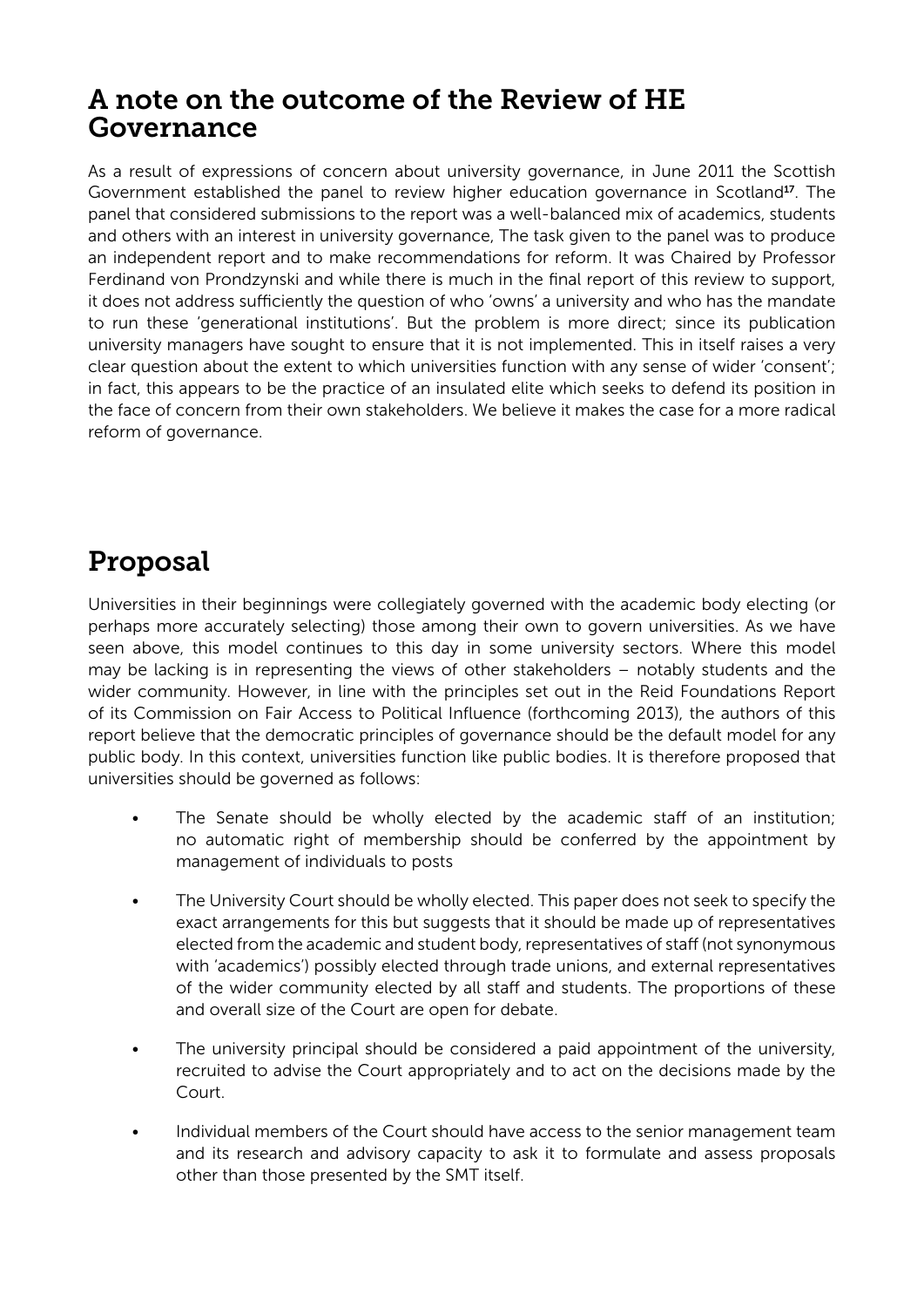The case against democratic governance is consistent and consistently a defence of the 'managerial hegemony model' outlined above. It argues that a democratically-run university would hamper the ability of professional managers to made the big, rapid decisions that they see as necessary to radically alter universities as they operate like large businesses in an international market.

This, we argue, is the case for reform accurately summarised in a sentence. As we have seen throughout governance failure in so many parts of the British state and commercial sector, the belief that a small cadre of 'expert managers' more able than anyone else to make autonomous and lightly-scrutinised decisions that radically alter behaviour in large organisations has caused massive failure of governance. The fetishisation of the ability to make 'big decisions fast and without hinderance' is taken by that class to be a universal truth. By the time that the wider stakeholders of the institutions they run that way are aware of the enormous risk contained in that governance model it is often too late.

Put simply, there is little reason to be confident that a handful of people on their own and with little real accountability are able to secure the future of our universities for the next generation – certainly not if intellectual rigour and a civic-over-profit motivation is to be preserved.

Universities represent a large and easily identifiable community. There is absolutely no reason why that community is not able to select among and beyond itself people able to govern that community effectively and with consent.

#### Notes and references

- 1) See http://www.sfc.ac.uk/funding/funding.aspx for details
- 2) For example, universities are listed as public bodies in both the Freedom of Information (Scotland) Act 2002 and the Disability Discrimination Act 2005
- 3) Universities Scotland submission to the Review of Higher Education Governance, September 2011
- 4) See reports of the Audit and Compliance Committee of the Scottish Funding Council, http://www. sfc.ac.uk/aboutus/council\_board\_committees/council\_committees/audit\_committee/council\_ committees\_audit.aspx
- 5) See for example http://www.heraldscotland.com/news/education/top-academics-attack-onuniversity-cuts-plan-leading-academic-attacks-university-plan-to-cut-courses.13918469 and http://www.bbc.co.uk/news/uk-scotland-glasgow-west-12467789
- 6) Scottish Executive (2004) Phase 3 Higher Education Review The Competitiveness of Higher Education in Scotland
- 7) See for example http://www.universities-scotland.ac.uk/index.php?mact=News,cntnt01,detail,0&cn tnt01articleid=99&cntnt01returnid=23
- 8) http://www.bbc.co.uk/news/uk-scotland-glasgow-west-12467789
- 9) For example Million+ (2013) Breaking With Tradition: Universities at 21
- 10) For a description of traditions of university governance see European University Association (2011), University Autonomy in Europe ii: The Scorecard
- 11) Adapted from Cornforth, Chris (2004). The governance of co-operatives and mutual associations: a paradox perspec- tive. Annals of Public and Co-operative Economics, 75(1), pp. 11–32